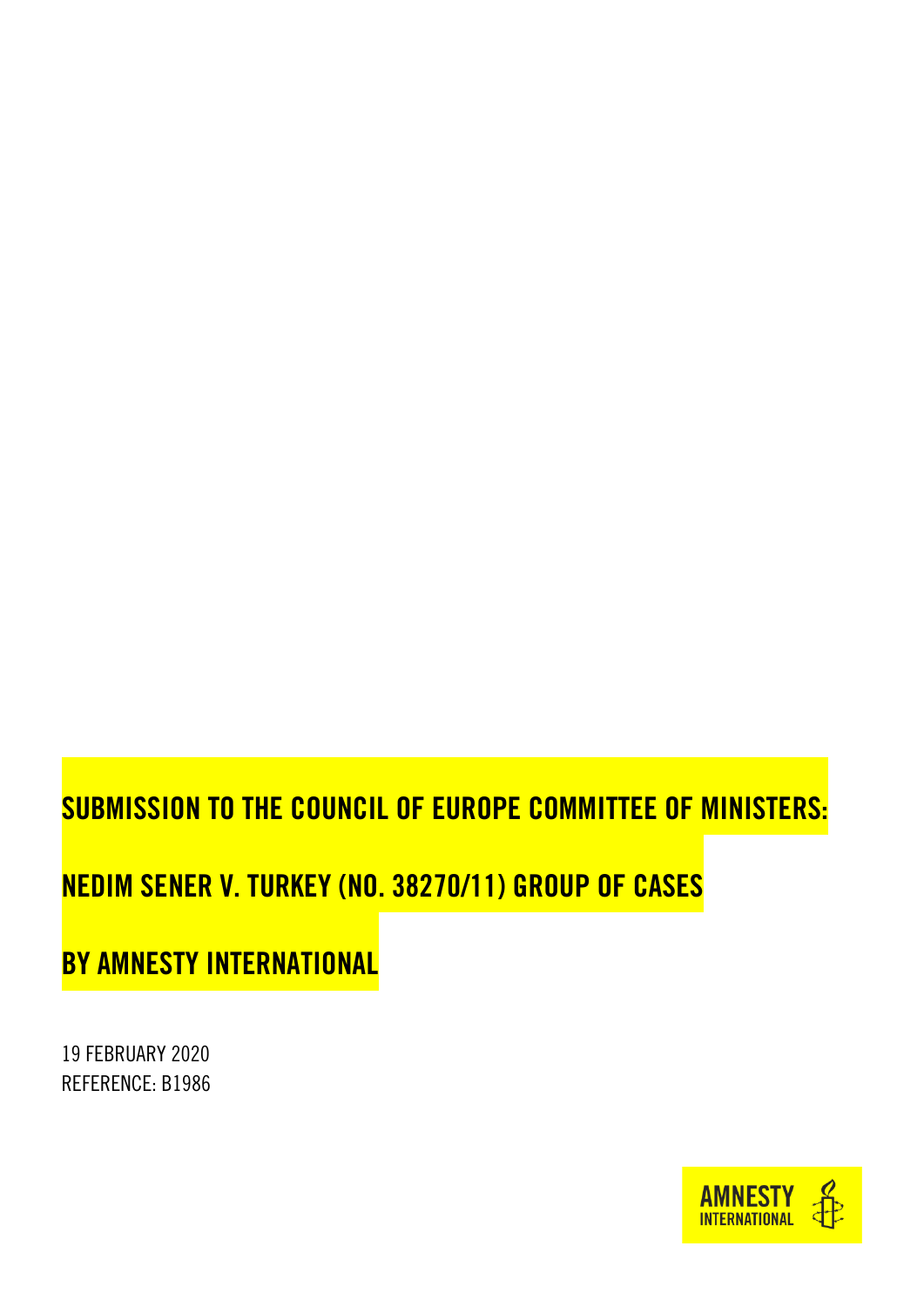# **CONTENTS**

| AMNESTY INTERNATIONAL'S SUBMISSION TO THE COUNCIL OF EUROPE COMMITTEE OF MINISTERS: NEDIM                                        |                |
|----------------------------------------------------------------------------------------------------------------------------------|----------------|
| SENER V. TURKEY (NO. 38270/11) GROUP OF CASES                                                                                    | 3              |
| ACTION REPORT AND COMMUNICATIONS SUBMITTED BY THE GOVERNMENT                                                                     | 3              |
| ABUSIVE PROSECUTIONS AND ARBITRARY DETENTIONS OF JOURNALISTS AND HUMAN RIGHTS DEFENDERS                                          | $\overline{4}$ |
| LEGAL PROVISIONS THAT DIRECTLY CONTRAVENE THE RIGHT TO FREEDOM OF EXPRESSION                                                     | $\overline{4}$ |
| OVERLY BROAD AND ARBITRARY APPLICATION OF THE CRIMINAL CODE AND ANTI- TERRORISM LEGISLATION TO<br>SUPPRESS FREEDOM OF EXPRESSION | 6              |
| PRE-TRIAL DETENTION USED AS <i>DE FACTO</i> PUNISHMENT RATHER THAN A LAST RESORT TO PURSUE A<br><b>LEGITIMATE AIM</b>            | 8              |
| INDEPENDENCE OF THE JUDICIARY                                                                                                    | 8              |
| THE CRIMINAL JUDGESHIPS OF PEACE                                                                                                 | 9              |
| CASES                                                                                                                            | 9              |
| <b>AHMET ALTAN</b>                                                                                                               | 9              |
| DENIZ YÜCEL                                                                                                                      | 10             |
| THE CUMHURIYET PROSECUTION                                                                                                       | 10             |
| <i>ÖZGÜR GÜNDEM</i> SOLIDARITY CAMPAIGN PROSECUTIONS                                                                             | 11             |
| OSMAN KAVALA                                                                                                                     | 11             |
| THE BÜYÜKADA PROSECUTION                                                                                                         | 12             |
| SELAHATTIN DEMIRTAS                                                                                                              | 13             |
| ABUSIVE PROSECUTIONS IN THE CONTEXT OF DISSENT REGARDING TURKEY'S MILITARY OPERATIONS IN SYRIA13                                 |                |
| <b>CONCLUSION</b>                                                                                                                | 15             |
| <b>RECOMMENDATIONS</b>                                                                                                           | 15             |
|                                                                                                                                  |                |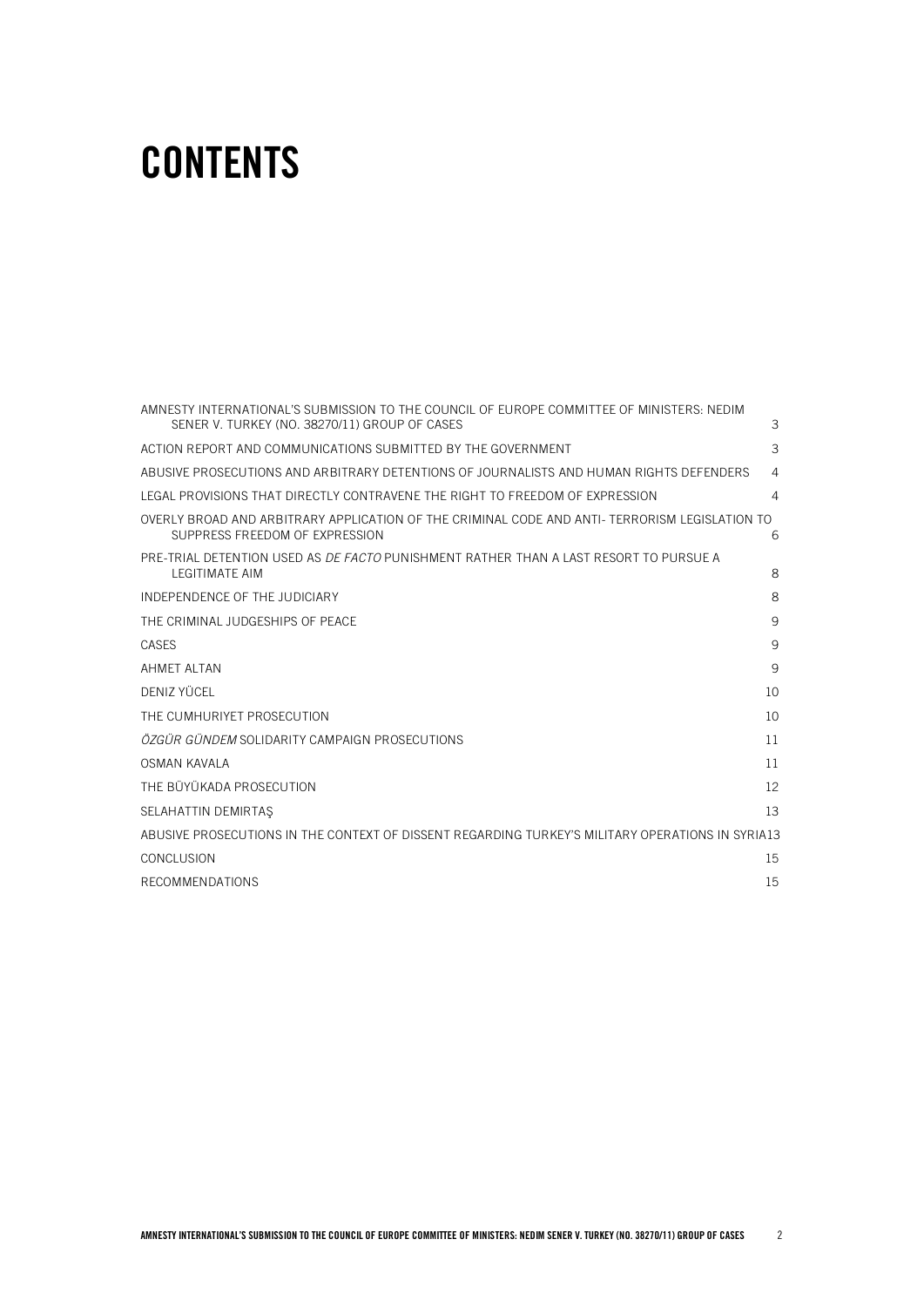## <span id="page-2-0"></span>SUBMISSION TO THE COUNCIL OF EUROPE COMMITTEE OF MINISTERS: NEDIM SENER V. TURKEY (NO. 38270/11) GROUP OF CASES

This briefing is submitted in accordance with Rule 9(2) of the Rules of the Committee of Ministers for the supervision of the execution of judgments, in advance of the 1369th (Human Rights) meeting of the Ministers' Deputies on the execution of judgments.

Considering Turkey's obligations under the European Convention on Human Rights, as well as other provisions of international human rights law, Amnesty International seeks to assist the Committee of Ministers in its evaluation of the general measures that the Turkish government has taken to date to comply with the judgments of the European Court of Human Rights in the Nedim Sener v. Turkey group of cases.

Amnesty International would like to share with the Committee of Ministers its concerns about the continuing suppression of the right to freedom of expression through lengthy and punitive pre-trial detention along with prosecutions based on a broad interpretation and application of anti-terrorism legislation and other criminal law provisions.

#### <span id="page-2-1"></span>ACTION REPORT AND COMMUNICATIONS SUBMITTED BY THE GOVERNMENT

In its last decision on the Nedim Sener Group of cases, dated 18-20 September 2018, the Committee of Ministers "invited the authorities to implement further, extensive, training measures to ensure that prosecutors and lower instance courts consistently apply the case law of the Constitutional Court, which follows the reasoning of the European Court and which is binding on them", referring to the two lower courts' initial refusal to implement the Constitutional Court's decisions in the cases of Sahin Alpay and Mehmet Altan.

The action report provided by the Government on 21 June 2018<sup>1</sup> indicates a long list of projects and training-based activities which were conducted regarding violations of Article 10 with a short reference to the Demirel case regarding Article 5 violations, stating that no further action is required, and that the Government has already taken all the necessary measures in preventing similar violations. Similarly, the latest communication of the Government dated 27 January 2020 continues this approach by providing information about training related projects<sup>2</sup>.

Contrary to the Government's submission, Amnesty International would like to highlight that the main structural problems within the Turkish criminal justice system, which gave rise to the violations found in the Nedim Sener group of cases, continued to deteriorate, resulting in not only violations of the right to liberty and security and the right to freedom of expression, including access to information, but also of the right to freedom of peaceful assembly of those who are perceived to be critical of the Government. Such violations result both from the definition of crimes in domestic law, and their arbitrary application. The ongoing crisis regarding the executive exerting pressure on the courts continues to seriously limit the independence and impartiality of the judiciary. Despite Article 90 of Turkey's Constitution providing that "*international agreements duly put into effect have the force of law*", as observed in dozens of cases, Turkish courts are clearly reluctant to uphold the country's human rights obligations or implement the relevant judgments of the European Court of Human Rights.

ł

<sup>1</sup> [http://hudoc.exec.coe.int/eng?i=DH-DD\(2018\)669E](http://hudoc.exec.coe.int/eng?i=DH-DD(2018)669E)

<sup>2</sup> See paragraphs 21-27[, http://hudoc.exec.coe.int/eng?i=DH-DD\(2020\)64E](http://hudoc.exec.coe.int/eng?i=DH-DD(2020)64E)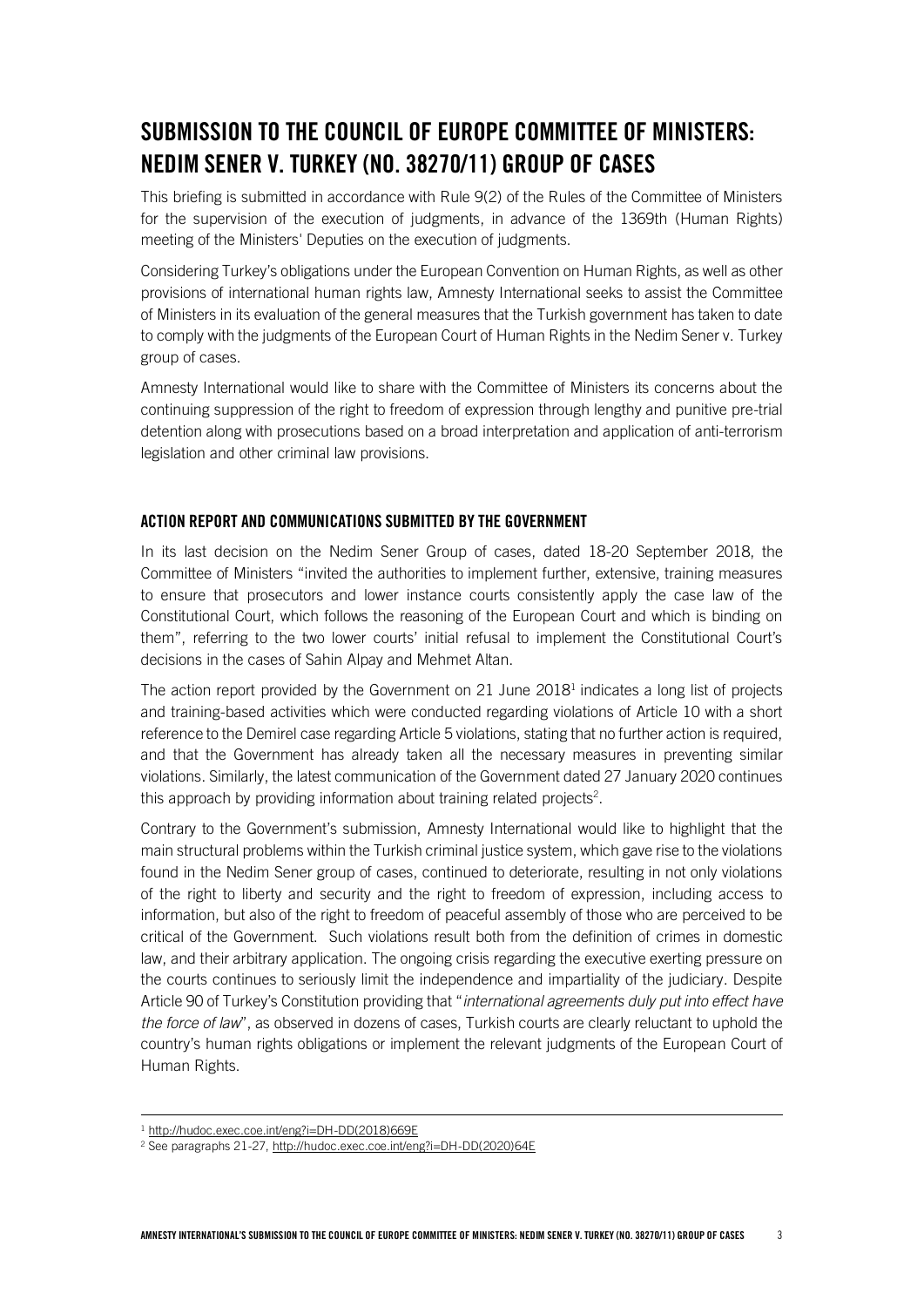In this respect, since July 2016 vast numbers of journalists, academics, human rights defenders, and activists were subjected to harassment through the misuse of the criminal justice system, including arbitrary pre-trial detentions and prosecutions in the name of "national security" or "counter terrorism". Prosecutions of individuals solely for expressing their views have often proceeded without credible evidence and without fair trial guarantees. Amnesty International is of the opinion that the Turkish Government's reform, in the form of action plans, reports and legislative changes, all disregard the main structural problems weakening the judiciary and will not prevent further violations.

Having examined the action report on the previous human rights action plan (2015) presented by the Government in June 2018, the various communications submitted by the Government of Turkey and the list of trainings and projects purportedly addressing Article 10 violations, and while welcoming any attempt to strengthen the capacity of the judiciary to prevent human rights violations in Turkey, it is crucial to distinguish between provisional and protective measures deriving from the Court's principles and the established case-law.

Following the 15 July 2016 coup attempt and the declaration of the state of emergency, authorities have used prolonged and punitive pre-trial detentions to target individuals exercising their right to freedom of expression in a manner perceived to be critical or in opposition to the Government. While this cannot be simply a result of a lack of knowledge of the European Convention on Human Rights (ECHR), serious concerns are raised in this respect. A considerable number of awareness and training projects for the judiciary that were outlined in the action report were carried out before or around 2016.

However, between July 2016 and December 2019, over 3,900 judges and prosecutors, consisting of nearly a quarter of the Turkish judiciary, have been dismissed. This means that many members of the judiciary who were trained no longer remain in their posts and raises the question of how effective such trainings can be in a judiciary lacking guarantees of independence and impartiality. Moreover, the judiciary has repeatedly failed to implement the Constitution of Turkey which already provides for greater protection of human rights.

The necessity of independence and impartiality of the judiciary is highly relevant to identify violations of Article 5 and Article 10 ECHR, particularly in the context of overly broad and arbitrary use of anti-terrorism laws. While applying anti-terrorism laws and other legal provisions listed below in any criminal investigation that involves limiting the exercise of the right to freedom of expression or in pre-trial detention decisions (and pre-trial detention continuation decisions thereof) the principles set out in the Court's established case-law are routinely not being implemented regardless of the persistent objections of defense lawyers citing the Court's relevant case-law.

#### <span id="page-3-1"></span><span id="page-3-0"></span>ABUSIVE PROSECUTIONS AND ARBITRARY DETENTIONS OF JOURNALISTS AND HUMAN RIGHTS DEFENDERS

#### LEGAL PROVISIONS THAT DIRECTLY CONTRAVENE THE RIGHT TO FREEDOM OF EXPRESSION

Turkey's criminal laws contain many provisions that are too vague and restrict the exercise of the right to freedom of expression beyond permissible restrictions under international human rights law and standards. Amongst the articles of Turkey's Criminal Code which Amnesty International has examined and found to be incompatible with the right to freedom of expression are: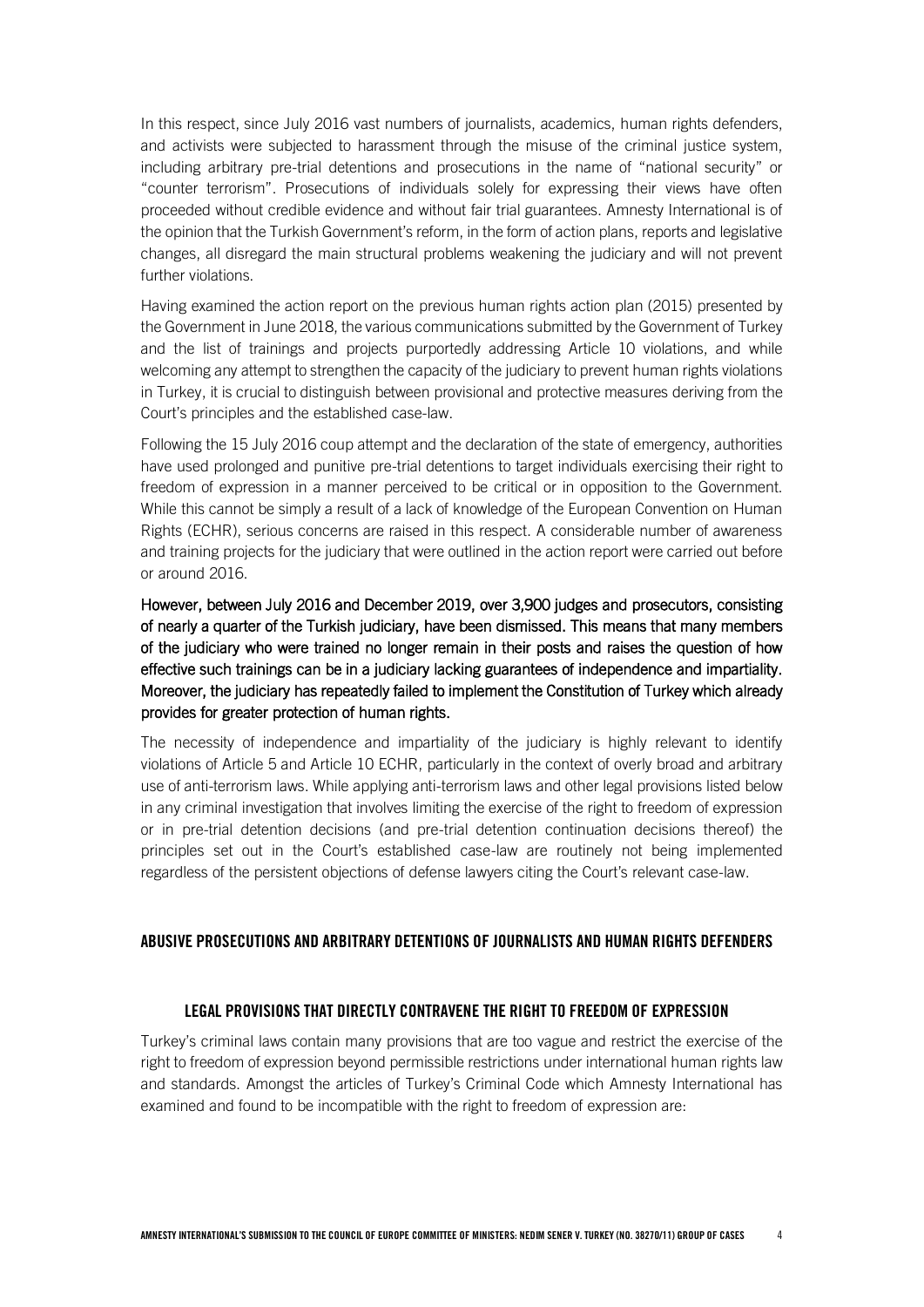- Article 301, which criminalizes denigration of "the Turkish nation, the state of the Republic of Turkey, the Turkish Parliament (TBMM), the government of the Republic of Turkey and the legal institutions of the state;"
- Article 318, which criminalizes alienating the public from military service;
- Article 215, which criminalizes praising a crime or a criminal;
- Article 216/2 that criminalizes "denigrating section of the population on grounds of social class, race, religion, sect, gender or regional difference";
- Article 216/3 that criminalizes "denigrating the religious values of a section of the population;"
- Article 125 that criminalizes attribution of an "act or fact to a person in a manner that may devalue that person's honour, dignity or prestige or attacks someone's honour, dignity or prestige by swearing" and
- Article 299 which criminalizes insulting the President.

Countless individuals are subject to abusive prosecutions under these laws and are convicted simply for expressing opinions that the authorities deem unacceptable. These provisions must be either repealed or amended so that they comply with Turkey's human rights obligations.

Other provisions in the Anti-Terrorism Law and Criminal Code that constitute serious criminal offences are applied to acts protected under the right to freedom of expression. Examples include the abusive application of Article 7/2 of the Anti-Terrorism Law on "propaganda for a terrorist organisation", Article 6/2 of the Anti-Terrorism Law on "printing or publishing of declarations or statements of terrorist organizations", offences against the state, such as Article 309 of the criminal code on "attempting to overthrow the constitutional order", Article 312 of the criminal code "attempting to overthrow the government or, through force and violence, the authorities from exercising their functions", which have been applied in contravention of international human rights law and standards.

Article 7/2 of the Anti-Terrorism Law, on "propaganda for a terrorist organization", was amended with the judicial reform package adopted by the Turkish Parliament in October 2019, which added the qualification that "statements made within the limits of providing information or made with the purpose of criticism cannot be criminalized". This vague wording, which still leaves the prosecuting authorities a wide margin to interpret what falls within its remit, is unlikely to remedy the arbitrary application by the prosecuting authorities of Article 7/2. Following the amendments, Article 7/2 continues to be used to prosecute and convict people for verbal and written statements, social media posts, participation in peaceful protests or other similar activities that do not amount to incitement to violence.

These criminal law provisions are abused in order to harass and silence journalists, human rights defenders and others seen as critics of the government rather than in pursuit of any legitimate aim to protect national security or public order. Investigations and prosecutions under these articles are commonly used as a pretext to hold individuals in arbitrary detention, leading to violations of Article 5 of the ECHR. Amongst the most prominent examples is the case of civil society leader Osman Kavala who has been held arbitrarily in pre-trial detention for over two years. On 10 December 2019, the European Court of Human Rights issued its ruling that Osman Kavala's rights under Articles 5.1, 5.4 and 18 of the Convention had been violated and he should be immediately released. On 18 February 2020, the lower court ruled for the acquittal and release of Osman Kavala.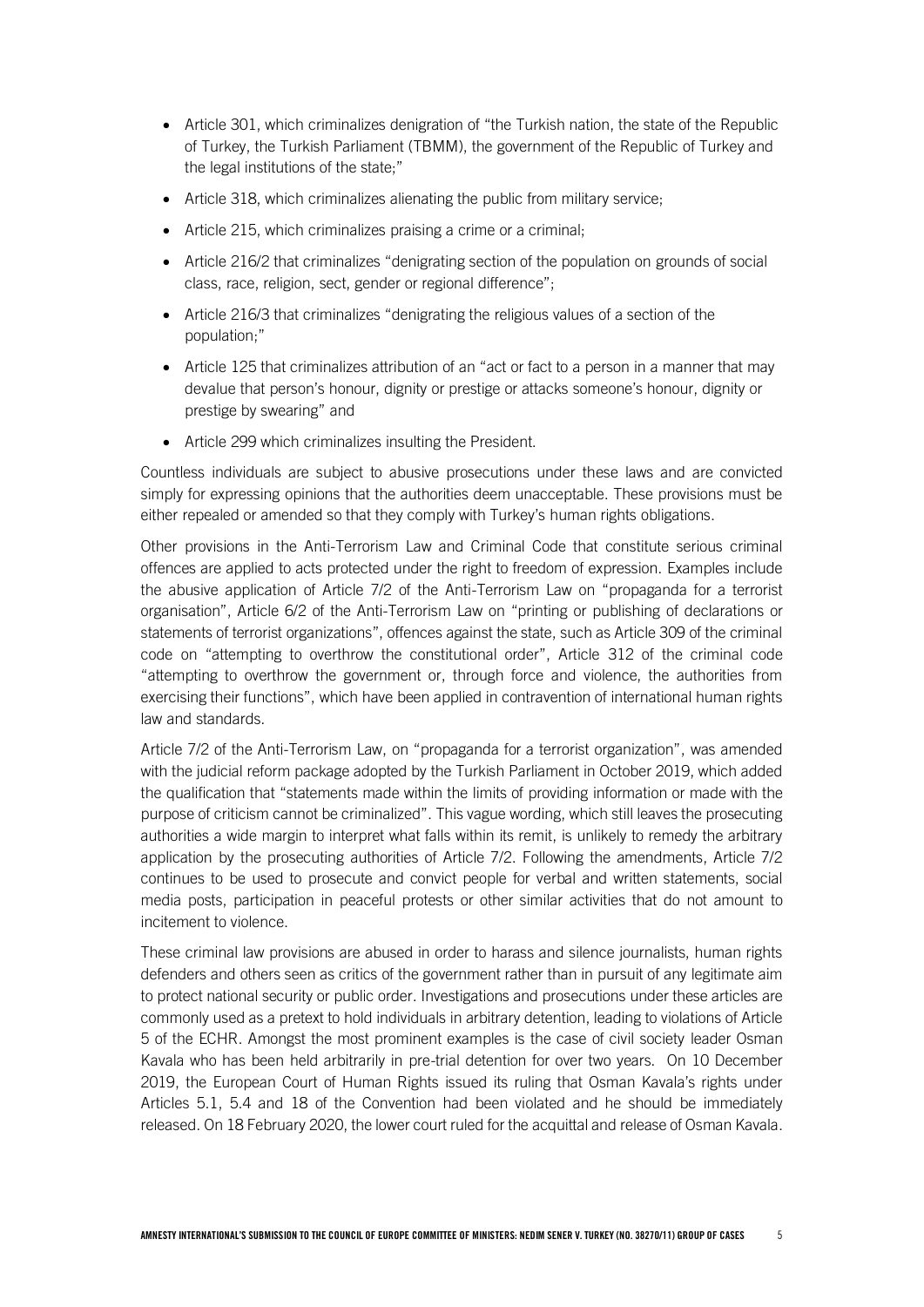However, he was detained on the same day due to a new arrest warrant for another investigation conducted against him for allegedly "attempting to disrupt the constitutional order", concerning the July 15 coup attempt. As of 19 February 2020 he was still detained and waiting to be transferred to the court.

Other examples include former journalists and executives of the *Cumhuriyet* daily newspaper who were kept in pre-trial detention for varying periods (the editor in chief Murat Sabuncu and journalist Ahmet Şık each had been in detention for more than 17 months and Cumhuriyet Foundation Executive Board Chair Akın Atalay was not released until the final hearing held almost 18 months later), and those who engaged in solidarity with the now closed Kurdish daily *Özgür Gündem*  newspaper. The author and former newspaper editor, Ahmet Altan, and veteran broadcaster, Nazlı Ilıcak, were held in pre-trial detention for over three years from 2016 before being convicted for "attempting to overthrow the constitutional order" – a verdict that was overturned on appeal. At the end of their retrial in November 2019, they were both found guilty of the lesser but equally baseless charge of "knowingly and willingly assisting a terrorist organization" and released from prison pending appeal. Ahmet Altan was imprisoned once again after the prosecutor appealed the decision to release him.

While some of these prosecutions end in eventual acquittals of the accused, as outlined in the government's submission to the Committee of Ministers dated 23 August 2017,<sup>3</sup> the investigation and prosecution of peaceful dissenting expression is routine and punitive in nature, and on its own has a chilling effect on the exercise of the right to freedom of expression of the individuals concerned as well as in wider society. The fact that many individuals have been – and continue to be – imprisoned on remand or under sentence, for months or years, simply for conduct protected by the rights to freedom of expression and peaceful assembly, strongly contributes to this chilling effect.

#### <span id="page-5-0"></span>OVERLY BROAD AND ARBITRARY APPLICATION OF THE CRIMINAL CODE AND ANTI-TERRORISM LEGISLATION

#### TO SUPPRESS FREEDOM OF EXPRESSION

In its decision adopted at its 1324<sup>th</sup> meeting (18-20 September 2018), the Committee of Ministers "welcomed the revocation of the state of emergency and urged the authorities to take rapidly more concrete and results-oriented measures to ensure that the relevant legislation, in particular the Criminal Code and the Anti-Terrorism Law, is not interpreted broadly, in breach of Convention rights, so that criminal proceedings are not initiated against individuals for expressing views which do not incite violence or hatred and, in particular, that such individuals are not subjected to detention…"

Since then, vaguely worded anti-terrorism laws have continued to be used to prosecute the expression of non-violent opinions.

The definition of "terrorism" in Turkey's Anti-Terrorism Law is overly broad, vague and lacks the level of legal certainty required by international human rights law. Fundamentally, it defines "terrorism" by its political aims rather than its tactics, leaving the definition rife for misuse. For example, Article 6/2 of the Anti-Terrorism Law which criminalizes "printing or publishing of declarations or statements of terrorist organizations", also includes vague concepts of threat and coercion without specifying, in respect of these, a link to violence. As such, Article 6/2 allows for

l,

<sup>3</sup> [http://hudoc.exec.coe.int/eng?i=DH-DD\(2017\)895E](http://hudoc.exec.coe.int/eng?i=DH-DD(2017)895E)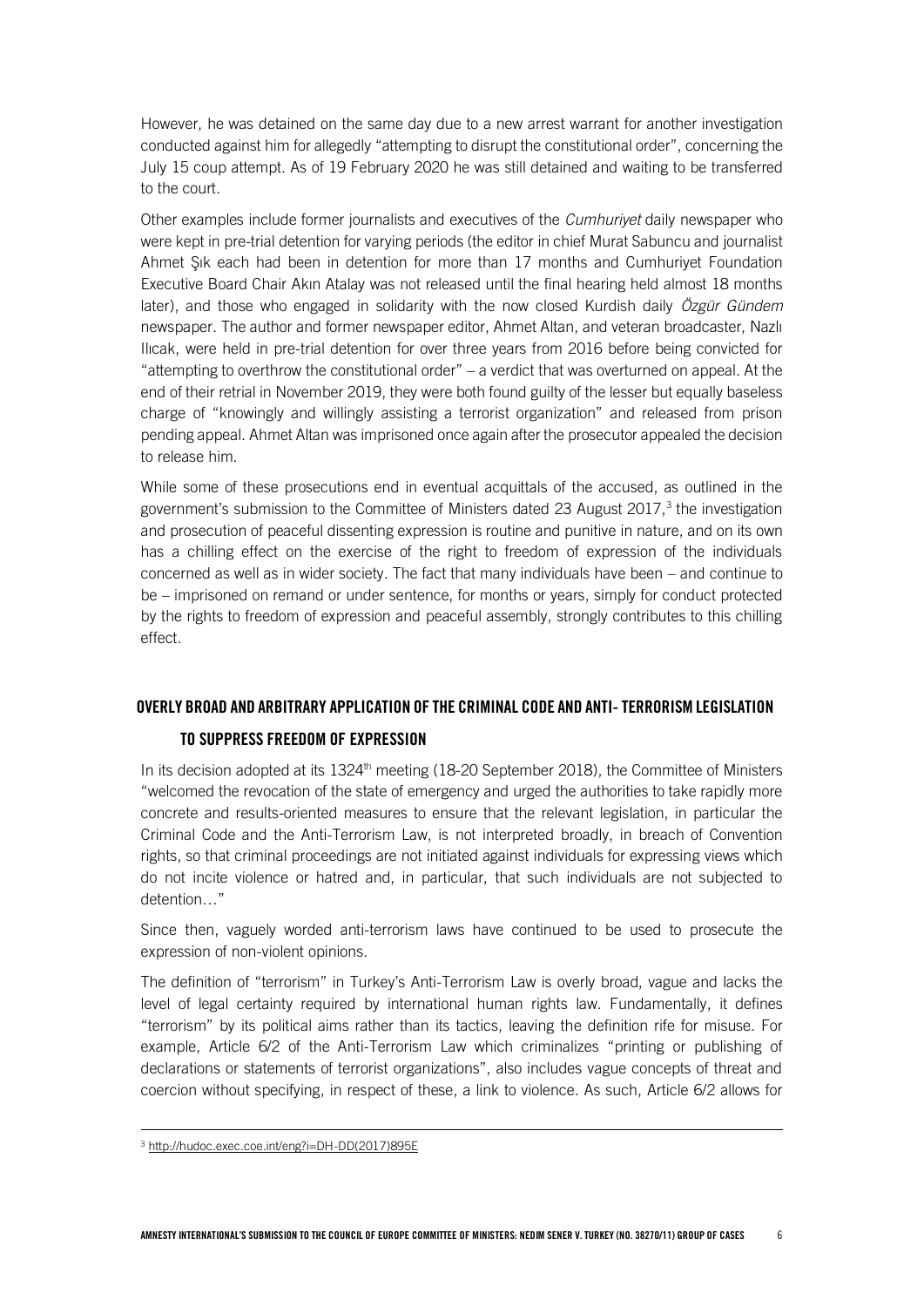the prosecution of individuals for publishing statements that do not amount to incitement to violence.

Provisions criminalizing membership of a terrorist organization have also led to abuses, such as Article 314 on "Membership of a terrorist organization", Article 220/6 and 220/7 of the Turkish Criminal Code. Such provisions allow the state to punish individuals as if they were members of a terrorist organization, simply because they advocate political ideas that may be shared by groups the authorities describe as "terrorist". This happens even in cases when the individuals have not themselves advocated violence, hatred or discrimination, and are not linked to any direct involvement in or support for violent acts.

Courts have used Article 220/6 as the basis for imposing increased sentences for supposedly criminal activity with no convincing evidence, either of the commission of a recognizably criminal offence or any demonstrable link to a "terrorist organization". As with membership cases, the evidence presented for having committed a crime "in the name of an organization" frequently amounts to nothing more than participation in peaceful protests, or the defendant's writings and social media posts with no link to violence.

Article 220/7 of the Turkish Criminal Code criminalizes assisting a terrorist organisation. The Article is often used to prosecute conduct protected by the rights to freedom of expression, association and peaceful assembly. Indeed, decisions to prosecute under Article 220/6 or 220/7 often appears arbitrary, with the same behaviour sometimes prosecuted under one, sometimes under the other – and sometimes under Article 314. As with prosecutions under Article 220/6, when prosecutors seek to convict a person under Article 220/7 they often do not provide evidence demonstrating a link to a "terrorist organization", nor do they attempt to prove that the accused was engaged in the commission of any criminal offence.

On account of the broad wording of Article 7/2 of the Anti-Terrorism Law "Making propaganda for a terrorist organization" and the prevailing attitudes of prosecutors and judges, the application of this Article frequently fails to distinguish between supporting ideas or political aims which are shared by a proscribed organization and are protected by the right to freedom of expression from statements that incite hostility, discrimination or violence which must be prohibited under Article 20 of the International Covenant on Civil Political Rights. In cases reviewed by Amnesty International, Article 7/2 has been used to prosecute non-violent opinions in violation of the right to freedom of expression.

On 31 January 2020, twenty-seven students of Boğaziçi University were sentenced to 10 months in prison for "making propaganda for a terrorist organization" for their participation in a campus protest against Turkey's military operation in Afrin, northern Syria, and chanting anti-war slogans, in January 2018. During the protest, they held a banner that read "Invasion, massacre cannot be marked with Turkish delight" referring to a rival student group who distributed Turkish delight on campus in support of the operation. In April 2018, the conviction of 13 Cumhuriyet journalists and executives under the Anti-Terrorism Law relied on nothing more than their journalistic work as evidence and they were sentenced to between two-and-a-half and eight years and one month in prison. In July 2018, six out of the 11 defendants in the case of the Zaman newspaper, closed down by executive decree in July 2016, were convicted and sentenced to between eight-and-a-half and ten-and-a-half years in prison for 'membership of a terrorist organization' without any credible evidence.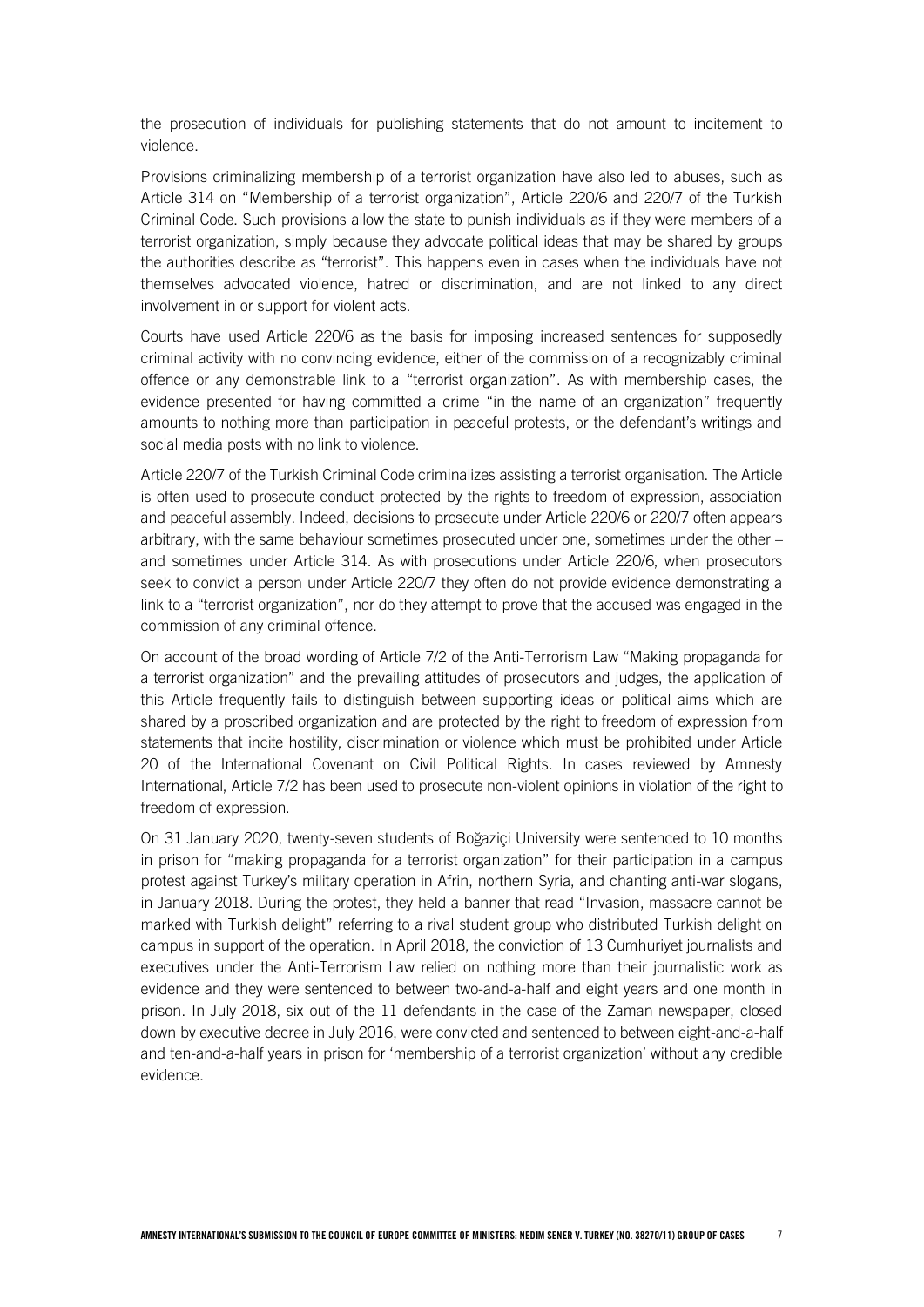#### <span id="page-7-0"></span>PRE-TRIAL DETENTION USED AS *DE FACTO* PUNISHMENT RATHER THAN A LAST RESORT TO PURSUE A LEGITIMATE AIM

Lengthy pretrial detention without credible and sufficient evidence of wrong doing is routinely used to punish individuals perceived as opposing the government. As of December 2018<sup>i</sup>, the total number of detainees in prison without charge or pending trial was 57,000, over 20 percent of the total prison population<sup>4</sup>. Around 44,690 people were then detained in connection with "terrorism" related charges<sup>5</sup>. This number included journalists, political activists, lawyers, human rights defenders, civil servants and others who have been pursued by the authorities due to their perceived political affiliation. The crackdown has vastly exceeded the legitimate purpose of investigating and bringing to justice those responsible for the 2016 coup attempt.

The Law of Criminal Procedures (No. 5271) currently allows maximum pre-trial detention periods ranging from one and a half years to seven years depending on the type of alleged crime. Article 18 of the judicial reform package adopted by the Turkish Parliament in October 2019 amends Article 102 of this law by lowering pre-trial detention limits. According to this provision, maximum pre-trial detention periods range from six months to two years depending on the offence.

These periods, however, fail to address the current reality that people are held in punitive pre-trial detention without evidence of criminal acts. The ECHR sets out one circumstance in which people may be deprived of their liberty under Article 5.1 of the Convention. One permissible ground for arrest under the European Convention is to bring someone before the competent legal authorities on a reasonable suspicion of having committed an offence. The European Court has ruled that a reasonable suspicion justifying an arrest exists when there are "facts or information which would satisfy an objective observer that the person concerned may have committed the offence". <sup>6</sup>

Both the ECHR and the ICCPR provide safeguards against prolonged pre-trial detention, which are being systematically violated by Turkey.

#### <span id="page-7-1"></span>INDEPENDENCE OF THE JUDICIARY

ł

The UN Human Rights Committee, the body mandated with interpreting the International Covenant on Civil and Political Rights, has stated that the requirement of independence refers to the appointment of judges, their security of tenure, conditions governing promotion, transfer, suspension and cessation of their functions, and the actual independence of the judiciary from the executive.<sup>7</sup>

Judges represent a special category of public servants, whose independence is guaranteed at the constitutional and international levels<sup>8</sup>. Therefore, any dismissals within the judiciary or the regulatory bodies of the judiciary such as Council of Judges and Prosecutors (CJP), should be subjected to particularly exacting scrutiny, even in times of a serious public emergency. Such dismissals not only affect human rights of the individual judges concerned, they may also weaken the judiciary as a whole.

<sup>4</sup> Figures were provided at the plenary of Turkey's Parliament on 13 December 2018 in relation to 2019 budget of the Directorate General for the Prisons and Detention Centres by the member of Parliament, İbrahim Yurdunuseven, representing the AKP.

<sup>5</sup> The figure was listed by Ministry of Justice, Abdülhamit Gül, at the plenary of Turkey's Parliament on 13 December 2018.

<sup>6</sup> Ilgar Mammadov v. Azerbaijan, § 88; Erdagöz v. Turkey, § 51; and Fox, Campbell and Hartley v. the United Kingdom § 32.

 $<sup>7</sup>$  Human Rights Committee, General Comment 32, para. 19.</sup>

<sup>8</sup> see Article 14.1 of the ICCPR, Article 6.1 of the ECHR.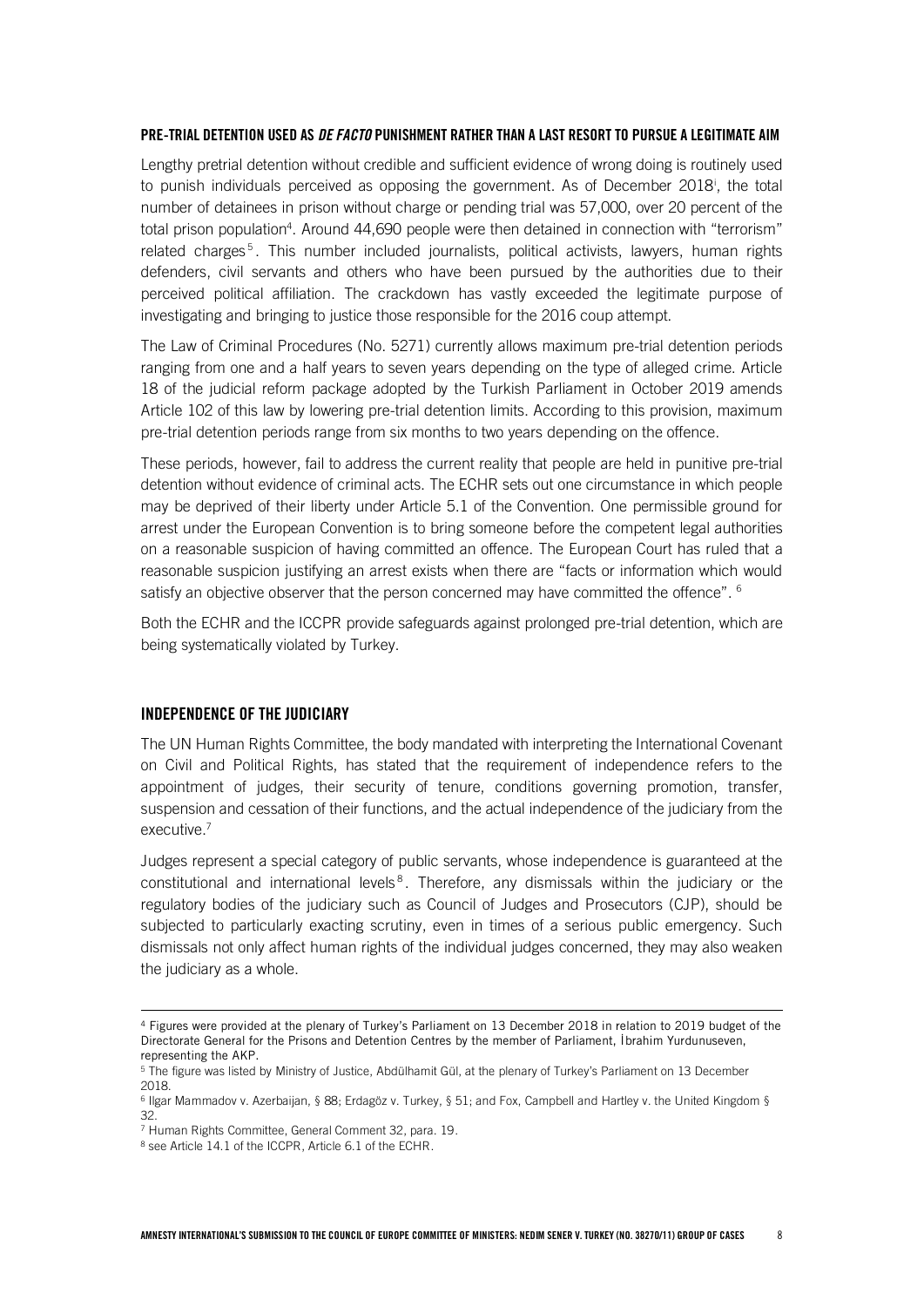The Venice Commission<sup>9</sup> reiterates that every decision ordering the dismissal of a judge needs to be individualized and reasoned, must refer to the verifiable evidence and that the procedures before the CJP have to respect at least minimal standards of due process.

#### <span id="page-8-0"></span>THE CRIMINAL JUDGESHIPS OF PEACE

Moreover, the structure and the functioning of the Criminal Judgeships of Peace have been subject to criticism since their establishment in 2014. International human rights organizations  $10$  and international bodies including the Venice Commission<sup>11</sup> criticized Turkey for the threat to the independence and impartiality of the judiciary posed by the judgeships and stated that they do not function in compliance with international human rights law and standards.

The Criminal Judgeships of Peace were established in 2014 replacing the criminal courts of peace. They have the power to decide on protective measures during the investigation phase (e.g. to issue search, arrest and detention warrants or permitting wire-taps for the interception of communication), to decide on removal of the content and blocking of access to Internet websites or closing them down, to decide on the merits on traffic offences and to review the decisions of public prosecutors on non-prosecution.

However, the judicial review mechanism against the decisions of Criminal Judgeships of Peace do not meet requirements for independence and impartiality. According to Article 268 of the Code of Criminal Procedure of Turkey, decisions of the Criminal Judgeships of Peace can only be reviewed by another Criminal Judgeship of Peace of the same district with the following number.

This horizontal and "closed-circuit" appeals mechanism does not allow the decisions to be reviewed by a higher court (in a higher authority), rather allowing the decisions to be reviewed between "colleagues" who share the same experience and expertise. This poses a clear threat to Article 5.4 of the ECHR which secures the right to actively seek judicial review of detention.

#### <span id="page-8-2"></span><span id="page-8-1"></span>CASES

ł

#### AHMET ALTAN

Ahmet Altan and Nazlı Ilıcak have spent over three years in pre-trial detention in prison, solely based on their critical writings and broadcast media commentary. The first trial in the case of Ahmet Altan, Mehmet Altan, Nazlı Ilıcak and three others concluded with their conviction for 'attempting to overthrow the constitutional order' and sentences of life imprisonment without the possibility of parole in February 2018. In July 2019, the Supreme Court of Appeals overturned their conviction, ruling Mehmet Altan's acquittal and the retrial of Ahmet Altan and the other four defendants on the lesser charge of 'aiding a terrorist organization without being its member'.

On 4 November 2019, all five defendants were convicted with Ahmet Altan sentenced to ten-anda-half years in prison and journalist Nazlı Ilıcak to eight years and nine months. Both were released

<sup>9</sup> Draft Opinion on the Measures Provided in the Recent Emergency Decree Laws with Respect to Freedom of the Media [https://www.venice.coe.int/webforms/documents/default.aspx?pdffile=CDL\(2017\)006-e](https://www.venice.coe.int/webforms/documents/default.aspx?pdffile=CDL(2017)006-e)

<sup>&</sup>lt;sup>10</sup> <https://www.icj.org/wp-content/uploads/2019/02/Turkey-Judgeship-Advocacy-Analysis-brief-2018-ENG.pdf>

<https://www.icj.org/turkey-system-of-criminal-peace-judges-not-independent-or-impartial-says-new-joint-briefing-paper/> <http://www.platformpj.org/wp-content/uploads/CPJreport.pdf>

<sup>11</sup> <https://www.venice.coe.int/webforms/documents/default.aspx?pdffile=CDL-AD%282017%29004-e>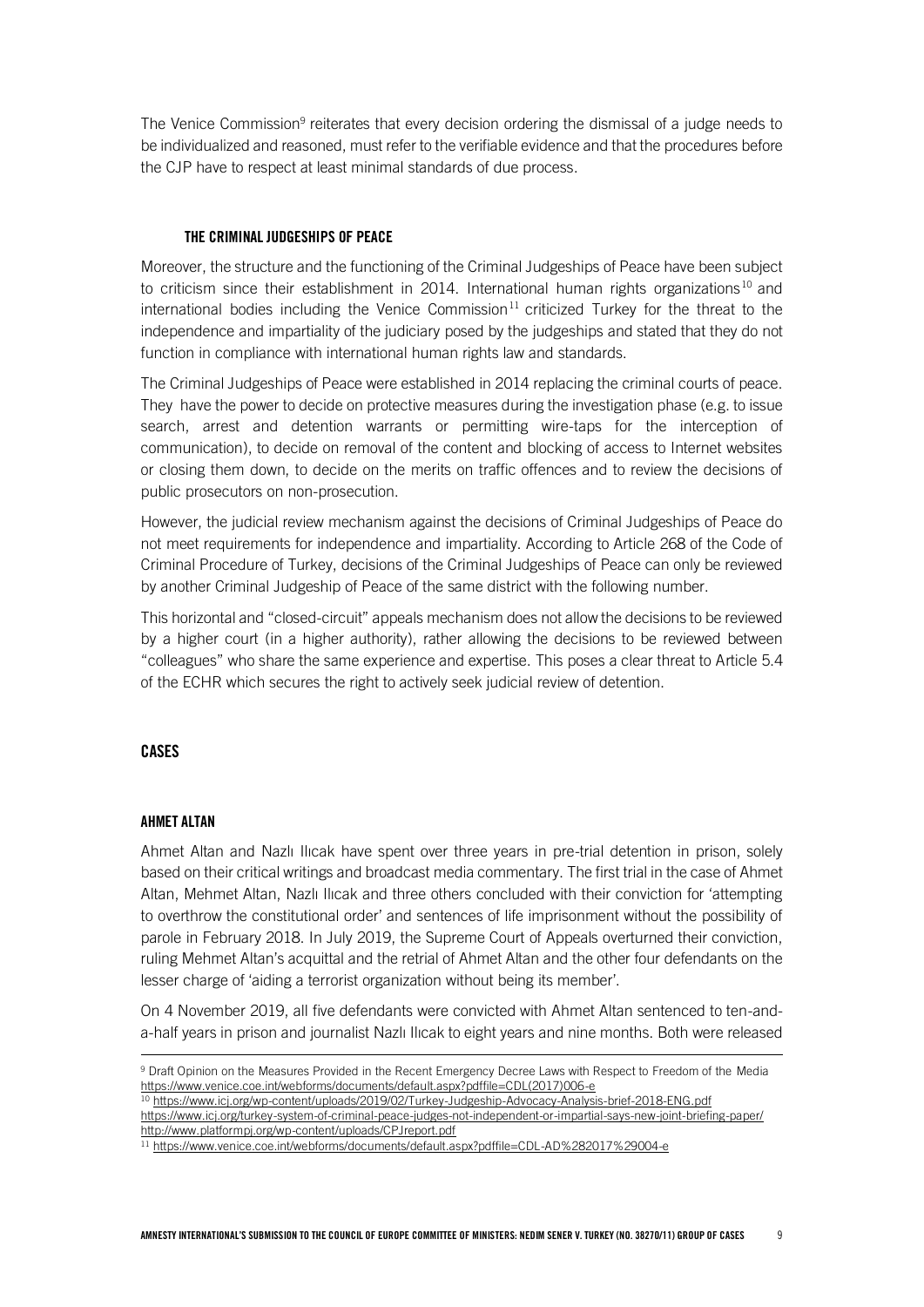pending their appeals by the Istanbul Heavy Penal Court No. 26, subject to foreign travel bans. The court ruled to continue the detention pending appeal of the other three defendants. Mehmet Altan who was also prosecuted in the same trial, was acquitted by the court, in line with the Supreme Court of Appeals ruling in his case.

The prosecutor appealed against Ahmet Altan's release pending appeal on 6 November. On 8 November, the Istanbul Heavy Penal Court No. 26 rejected the prosecutor's request for Ahmet Altan's return to prison, referring it to the Heavy Penal Court No. 27, which then accepted the prosecutor's appeal on 12 November. While Ahmet Altan's lawyers were not informed of the decision, it was leaked to pro-government media. Ahmet Altan was taken into police custody the same evening from his home in Istanbul.

Ahmet Altan's detention gives every appearance of being politically motivated, arbitrary, and incompatible with the right to liberty under Article 5 of the ECHR. The European Court of Human Rights has held<sup>12</sup> that arbitrariness can arise where there has been an element of bad faith on the part of the authorities. His continued arbitrary detention in prison is a serious violation of his rights. Both the Turkish Presidency and Parliament sought to make representations arguing against the decision to release Altan – a move designed to put political pressure on the court. The reasons given by the judge at the Heavy Penal Court No. 27 to cancel Altan's release included that his activities *"influenced many sympathisers through the news"* and that *"those who were interrogated*  for the same crime but fled the country have engaged in discourse and lobbying against our *country,*'' grounds that are both unfounded and lack legitimacy as reasons to deprive someone of liberty. The judge further castigated Altan for refusing to show remorse for a crime he did not commit.

#### <span id="page-9-0"></span>DENIZ YÜCEL

*Die Welt* journalist Deniz Yücel was detained without charge in February 2017 on allegations of "making propaganda for a terrorist organisation" and "inciting enmity and hatred". He remained in prison for a year without any charge.

The indictment was only two-and-a-half pages long, citing articles that the journalist wrote for the German press outlet Die Welt, a book written by Fetullah Gülen which was seized in search of Yücel's home, and a number of HTS records showing him to having had calls with individuals allegedly affiliated with the PKK as evidence to both crimes, and seeking up to 18 years in prison.

In June 2019, the Constitutional Court ruled unanimously that his pre-trial detention had been unlawful, in violation of his right to liberty and security as well as his right to freedom of expression. The case is still ongoing.

#### <span id="page-9-1"></span>THE CUMHURIYET PROSECUTION

l,

In April 2018, 13 Cumhuriyet journalists, executives and other staff members were convicted of "assisting a terrorist organisation whilst not being a member" and for "propaganda of a terrorist organisation" and handed prison sentences of between two years and six months and eight years and one month. The convictions were based on 106 news articles, investigative stories and 149 tweets criticizing the government, all part of journalistic work protected under the right to freedom

<sup>12</sup> Case of Mehmet Hasan Altan v. Turkey, Application no. [13237/17,](https://hudoc.echr.coe.int/eng#{%22appno%22:[%2213237/17%22]}) 10 September 2018.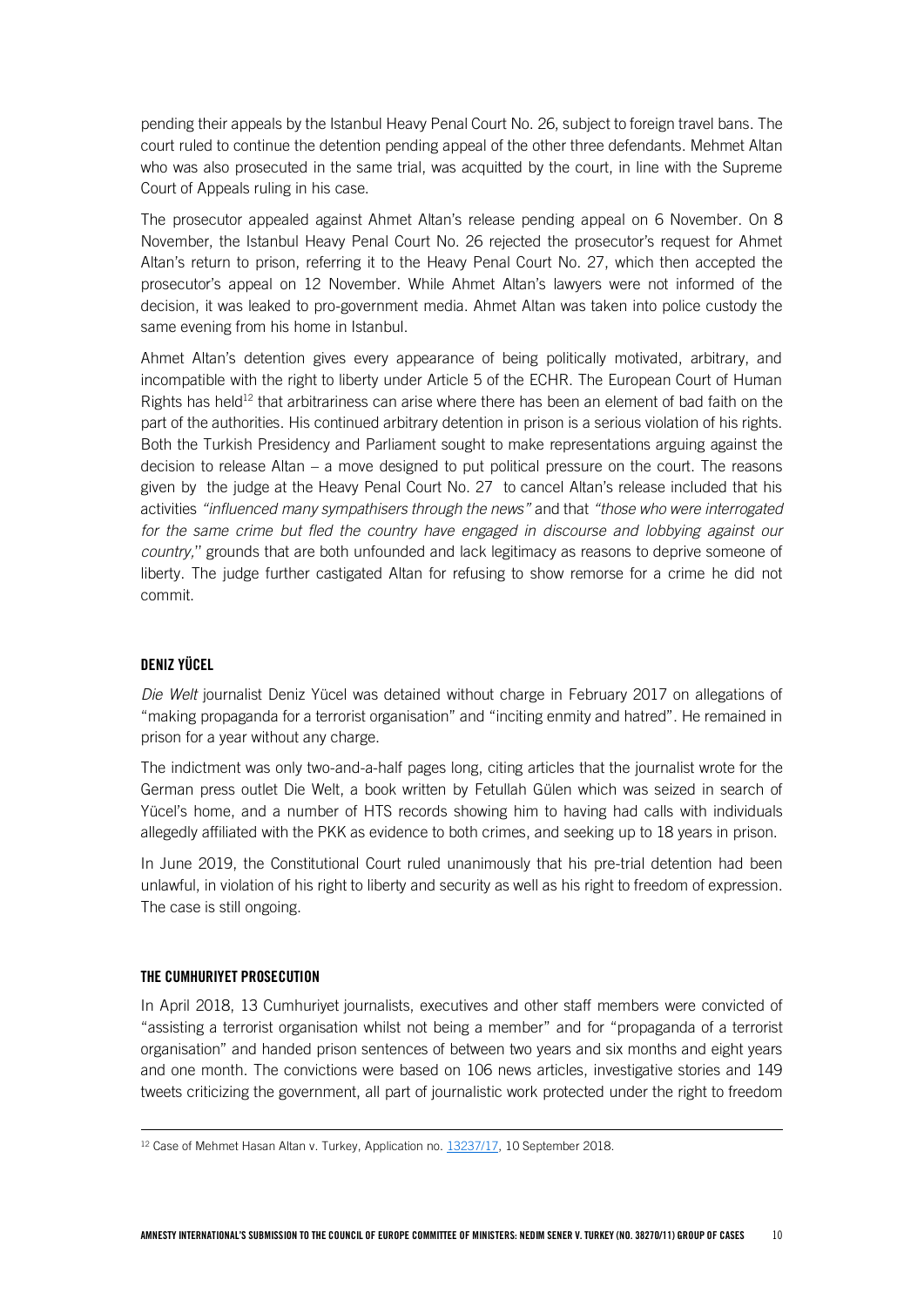of expression. The newspaper's accountant was accused of having the messaging application ByLock on his phone. In May 2019, the Constitutional Court found that the rights of former editor Murat Sabuncu, former journalist Ahmet Şık, newspaper's former lawyer Bülent Utku and former executive Akın Atalay had not been violated, despite a lack of any credible evidence to support terrorism charges against them, but did find in favour of former Cumhuriyet columnist Kadri Gürsel, ruling that his rights to liberty and security and freedom of expression were violated. In September 2019, the Supreme Court of Appeals ruled to suspend the sentences of seven of the 13 former Cumhuriyet staff and overturned the convictions of the remaining five. At their retrial in November 2019, the first instance court ruled against the Supreme Court of Appeals' decision in the case of all but one of the defendants, columnist Kadri Gursel who's acquittal was upheld. The remaining 12 former journalists, executives and other Cumhuriyet staff were convicted of "aiding a terrorist organization without being its member".

#### <span id="page-10-0"></span>*ÖZGÜR GÜNDEM* SOLIDARITY CAMPAIGN PROSECUTIONS

Murat Çelikkan was among 100 human rights defenders, journalists and other prominent civil society actors who participated in the solidarity campaign for the now closed Kurdish daily newspaper *Özgür Gündem* in 2016, to protest against the authorities' misuse of the criminal justice system to harass the newspaper's journalists by taking turns to be its symbolic editor for one day. Murat Çelikkan was convicted and sentenced to 18 months in prison, of which he served over two months before he was conditionally released. Of those who took part in the solidarity campaign, 50 have been subject to criminal investigation and 38 were prosecuted for articles published in the paper on the days they were taking part in the campaign. They were charged under the Anti-Terrorism Law for "making propaganda for an armed terrorist organization" (Article 7/2) and "printing or publishing statements by terrorist organizations" (Article 6/2). Of the 34 prosecutions, seven were acquitted while 27 were sentenced to a total of 293 months, 15 days in prison and 67,000 TL judicial fines.

#### <span id="page-10-1"></span>OSMAN KAVALA

Osman Kavala, a prominent civil society leader, and 15 other civil society figures were accused of 'attempting to overthrow the government or prevent it from performing its duties' for their alleged role in 'directing' the Gezi Park protests of 2013 and faced charges punishable with life imprisonment without parole. In addition, the prosecutor held the defendants responsible for crimes allegedly committed by protesters across Turkey during the mass protests. No evidence was presented to connect the defendants to any of these alleged crimes. Kavala has been in pretrial detention since November 1, 2017, allegedly on suspicion that he organized the Gezi Park protests in Istanbul in 2013 and was involved the July 15, 2016 attempted military coup.

The indictment in the case was accepted on 4 March 2019 by the Istanbul Heavy Penal Court No.30 after more than two years of Osman Kavala's pre-trial detention. The 657-page indictment purports to show that the 16 defendants, who include people working in the arts, education, and peaceful civic activism, conspired to organize and finance the 2013 Gezi Park protests, which spread to cities across Turkey. Their trial began on 24 June 2019.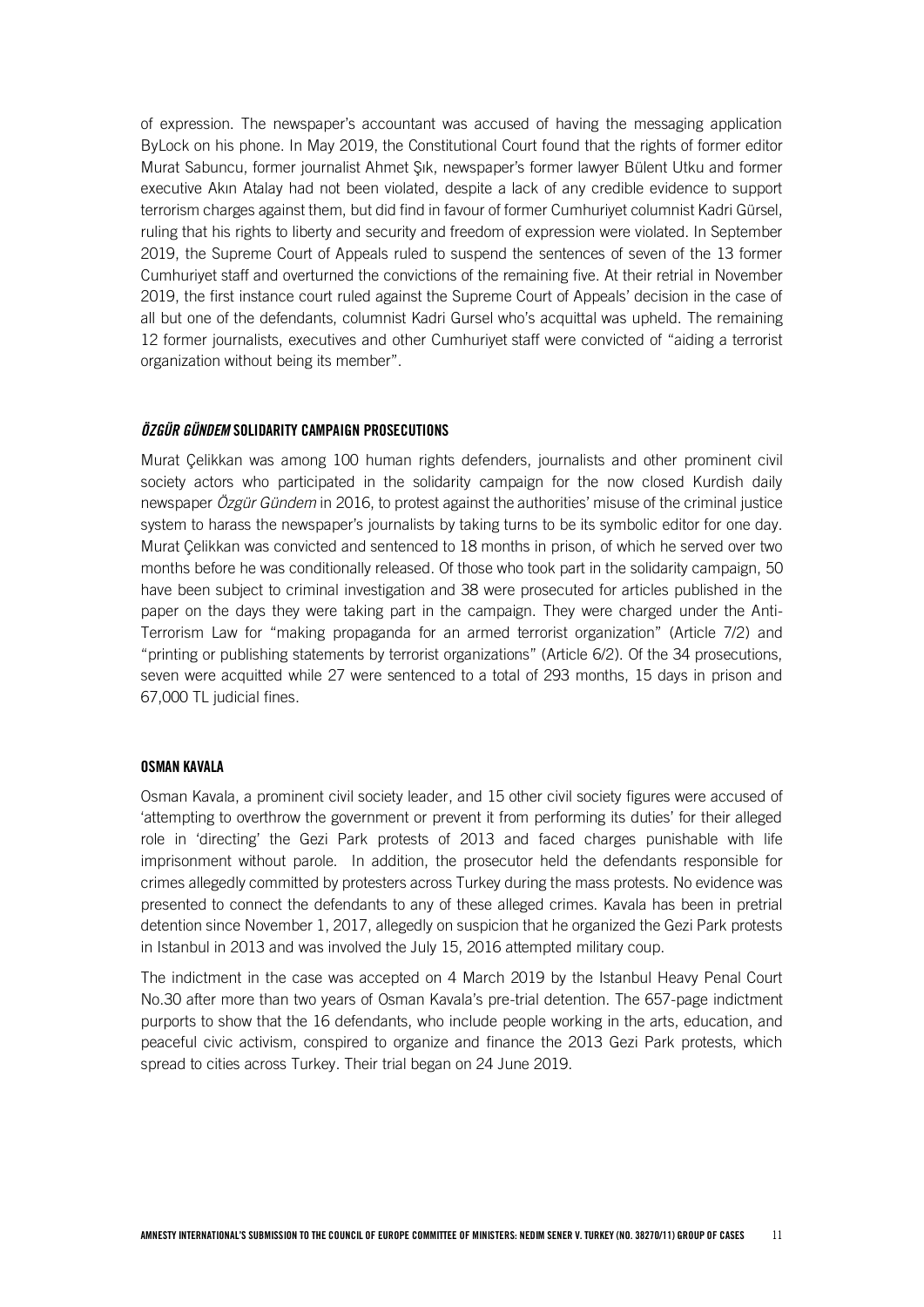The European Court of Human Rights concluded, in its judgment<sup>13</sup> delivered on 10 December 2019, that there had been a violation of Osman Kavala's rights under Article 5.1 ECHR on account of the lack of reasonable suspicion that he had committed an offence; Article 5.4, on account of the lack of a speedy judicial review by the Constitutional Court; and Article 18 of the Convention taken in conjunction with Article 5.1, finding that Osman Kavala's extended detention had the ulterior motive of reducing him to silence. The Court ruled that Kavala be released immediately.

Notwithstanding, in the fourth trial hearing on 24 December 2019, the Turkish court ruled that the prolonged pre-trial detention of Osman Kavala should continue on the ground that it had not received the translated version of the ECtHR's judgment. However, the Minister of Justice Abdülhamit Gül had publicly claimed that the translated judgment had been delivered to the court a day before the hearing.

In the next hearing on January 28, 2020, defence lawyers demanded that the three-judge panel of the Heavy Penal Court No. 30 recuse themselves for not implementing the ECHR ruling. However, the court not only rejected the requests but also dismissed the audience from the courtroom and did not allow lawyers inside after having left the courtroom to protest the courts' interim decisions. Osman Kavala and other defendants had to submit their defence statements in the absence of their lawyers, in violation of their fair trial rights, including the right to a defence. In its interim decision, the court ruled to extend the detention and deposited the case file to the prosecutor to submit his opinion. In February 2019, the prosecutor requested an aggravated life sentence for the three defendants including Osman Kavala and 15 to 20 years for seven defendants. The Prosecutor further requested the separation of the case of six defendants on the grounds that the arrest warrants could not be executed.

Finally, in the last hearing held on February 18, 2020 the court announced its verdict and ruled the separation of the case of seven defendants who are abroad, the acquittal of remaining nine defendants including Osman Kavala along with a decision to release him. However, Osman Kavala was re-arrested soon after this decision due to another investigation conducted against him, allegedly for attempting to disrupt the constitutional order concerning the July 15 coup attempt. As of 19 February, he was still in detention.

#### <span id="page-11-0"></span>THE BÜYÜKADA PROSECUTION

l,

Taner Kılıç, Amnesty International Turkey's Honorary Chair, has been tried alongside İdil Eser, the organization's former Turkey Director and nine other human rights defenders (Veli Acu, Günal Kurşun, Özlem Dalkıran, Nalan Erkem, İlknur Üstün, Şeyhmus Özbekli, Nejat Taştan, Ali Gharavi and Peter Steudtner), on baseless allegations of 'membership of a terrorist organization' for which they could face up to 15 years in prison. All 11 human rights defenders have been released on bail as the trial against them continues at the Istanbul Heavy Penal Court No. 35. In nine separate hearings, the prosecution has failed to produce any credible evidence of the charges levelled at them. Kılıç spent 432 days (over 14 months) in pre-trial detention until his release on 15 August 2018 after the authorities finally acknowledged that they had no basis for the allegation that he had downloaded the "ByLock" messaging application which, according to state claims, "was used for communications by the FETO (Fethullahist Terrorist Organisation)".

Despite having produced no credible evidence to substantiate the charges, in November 2019 the state prosecutor requested convictions against Taner Kılıç for 'membership of a terrorist

<sup>13</sup>Case of Kavala vs Turkey, (Application no[. 28749/18\)](https://hudoc.echr.coe.int/eng#{"appno":["28749/18"]}), 10 December 2019.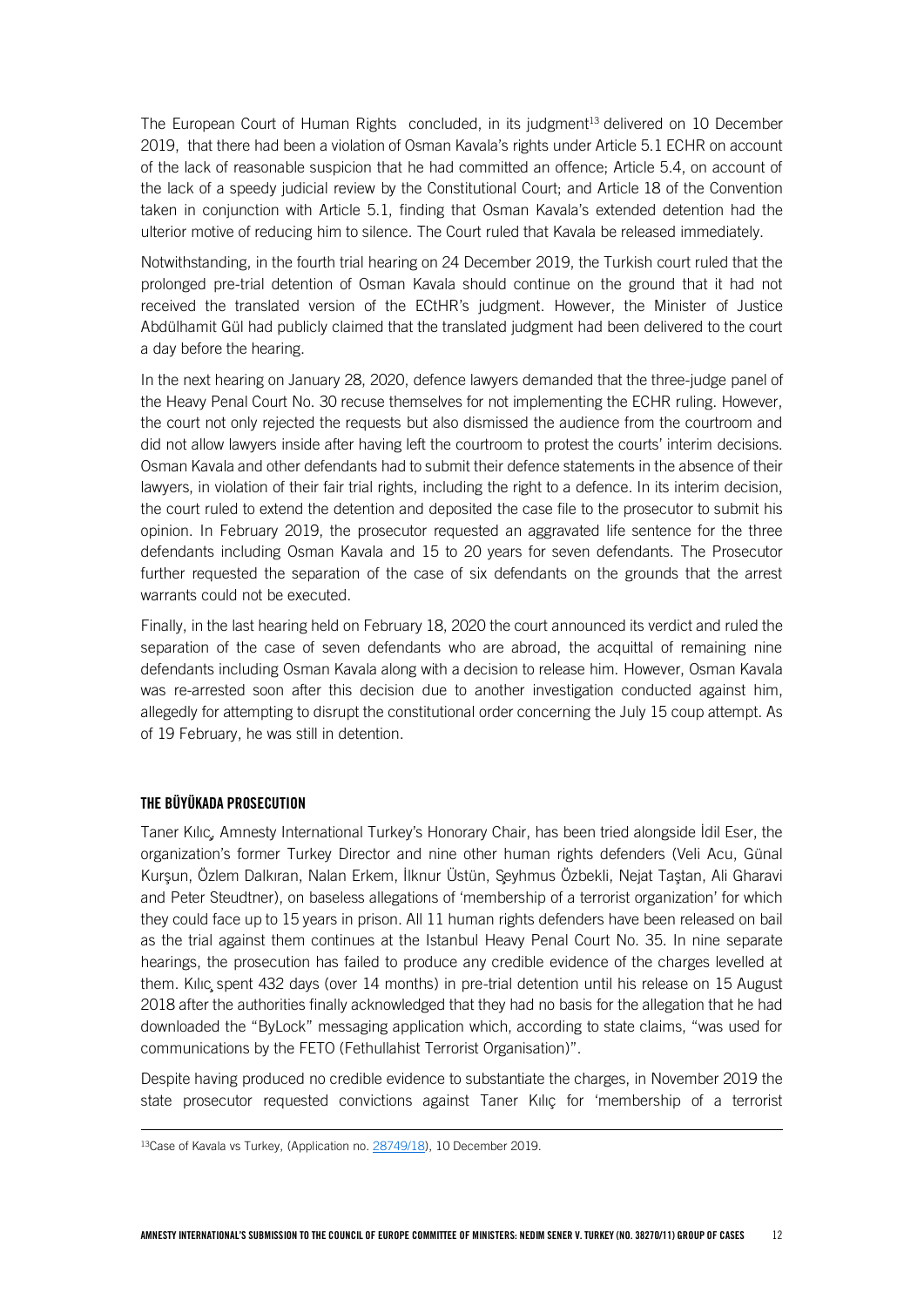organisation'and against Idil Eser, Özlem Dalkıran, Günal Kurşun, Veli Acu and Nejat Taştan for 'assisting a terrorist organisation without being its member'. The Prosecutor requested that the court acquits Nalan Erkem, İlknur Üstün, Şeyhmus Özbekli, Ali Gharavi and Peter Steudtner. At a hearing on 19 February , the judge decided to adjourn the trial to 3 April 2020, when a verdict is expected.

#### <span id="page-12-0"></span>SELAHATTIN DEMIRTAŞ

In November 2018, the European Court of Human Rights<sup>14</sup> ruled that the former co-chair of the Peoples' Democracy Party (HDP), Selahattin Demirtaş should be released. The Court found Turkey in violation of Article 18 together with Article 5.3 of the Convention and that Demirtaş' detention was aimed at 'stifling pluralism and limiting freedom of political debate' and that he ought to be released as a matter of urgency. However, President Erdogan's publicly dismissed the European Court's ruling, stating "this [decision] does not concern us. We make our move in response and finish this work" and, on 13 December 2018, the Ankara 19th High Criminal Court ordered Demirtaş' continued detention. He has now been imprisoned since November 2016. The Istanbul Court of Justice 2nd Criminal Chamber rejected, on 4 December 2018, Demirtaş' appeal against his conviction by the Istanbul 26th Assize Court in another case, confirming his sentence for four years and eight months. The Court had found that Demirtaş made "propaganda for an armed terrorist organization" during a speech he gave during Newroz (Kurdish New Year) celebrations of 2013. A Grand Chamber judgment is expected.

#### <span id="page-12-1"></span>ABUSIVE PROSECUTIONS IN THE CONTEXT OF DISSENT REGARDING TURKEY'S MILITARY OPERATIONS IN

**SYRIA** 

l,

#### *THE 2018 AFRIN OPERATION*

On 20 January 2018, Turkey began a military offensive in Afrin directed at the People's Protection Units (YPG), an armed group linked to the PKK, a proscribed organization in Turkey. When individuals, including human rights defenders and journalists, expressed opposition to the military offensive, they were faced with a smear campaign in the media spearheaded by senior members of the government and the President. Statements by officials were followed by anonymous threats and intimidation, as well as criminal investigations and the detention of hundreds of people for social media posts and other public statements critical of the Turkish military operation. According to the Ministry of the Interior,<sup>15</sup> by 26 February 2018 845 people had been detained for social media posts, 643 people were subject to judicial proceedings and 1,719 social media accounts were under investigation in connection with Afrin.

One stark example of this intolerance of dissent was the treatment meted out to the Turkish Medical Association (TTB), a professional body of 83,000 physicians, representing some 80% of all doctors in Turkey. On 24 January 2018, the TTB issued a statement calling for an end to the Turkish military operation in Afrin. The President's public accusation of 'treason' directed at the doctors who signed the petition was swiftly followed by a police raid on the morning of 30 January of the TTB headquarters and the homes of TTB Chair Raşit Tükel and 10 other members of the TTB Central Council. They were accused of "making propaganda for a terrorist organization" and "inciting the

<sup>14</sup> CASE OF SELAHATTİN DEMİRTAŞ v. TURKEY (No. 2), *(Application no. [14305/17\)](https://hudoc.echr.coe.int/eng#{%22appno%22:[%2214305/17%22]}).*

<sup>15</sup> [https://www.aa.com.tr/en/todays-headlines/31-terrorists-neutralized-in-turkey-over-past-week-/1073906;](https://www.aa.com.tr/en/todays-headlines/31-terrorists-neutralized-in-turkey-over-past-week-/1073906) 

<http://bianet.org/english/freedom-of-expression/194659-ministry-of-interior-845-people-detained-due-to-olive-branch>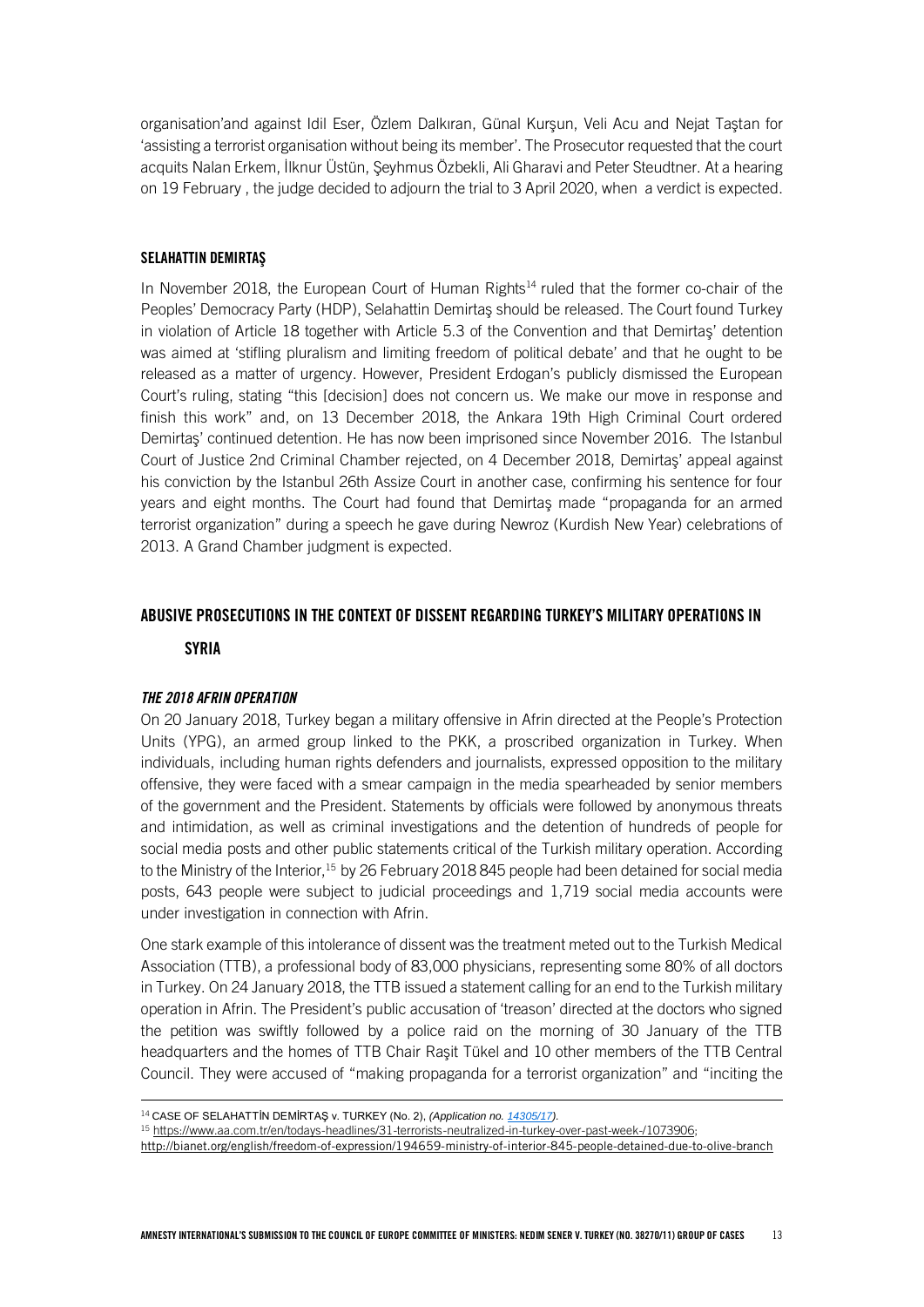public to hatred and enmity". In May 2019, the trial ended with the conviction of all eleven doctors, with ten sentenced to one year and eight months and another to three years, three months and 22 days. The convictions remain pending on appeal.

#### *THE 2019 OPERATION PEACE SPRING<sup>16</sup>*

On 9 October 2019, Turkey's president Recep Tayyip Erdoğan announced that the Turkish Armed Forces had started an offensive named "Operation Peace Spring" in north-east Syria. The purpose of the military operation was described as establishing a 32-km deep "safe zone." Following the government crackdown on opposition to the previous Afrin military operation, widespread selfcensorship and a climate of fear prevailed regarding criticism of "Operation Peace Spring" with critical voices instead remarking that it was impossible to make any criticism. Even so, during the two weeks' long military operation, hundreds of people involved in activism on Kurdish rights and politics were taken into police custody and at least 24 people were remanded in prison custody pending the outcome of criminal investigations. These include members of the Kurdish-rooted leftist opposition People's Democratic Party (HDP), including members of Parliament, party activists and local government representatives as well as journalists and others. While some of the detained individuals were targeted explicitly for expressing views on the military offensive interpreted as opposition to the government, in other cases the absence of any reference to the "Operation Peace Spring" suggests that the military offensive was also used as a pretext to escalate an ongoing crackdown on dissent in the context of Kurdish rights and politics. According to an announcement on the website of the Ministry<sup>17</sup> of Interior, over 500,000 people were interrogated, and 152 people were detained during the police operation targeting dissent over "Operation Peace Spring". According to the statement<sup>18</sup>, 839 social media accounts were investigated during the Operation.

In one of the files examined by Amnesty International, which is representative of many of the criminal cases brought for social media posts, an individual detained for sharing other people's social media posts such as "…Rojava [the name given referring to the then Kurdish administered autonomous area in northern Syria] will win, No to War," "AKP-MHP fascist coalition … is trying to reinvent its politics through hatred against the Kurds. This dirty war against Rojava will not bring anything but death to the peoples of the Middle East" and "…Raise your voice against fascism. #GiveVoicetoRojavaforPeace…" This individual was subjected to an overseas travel ban and required to report to a police station twice a month.

On 13 October 2019, HDP co-chairs in two Istanbul districts (Küçükçekmece and Şişli) Hüseyin Fidanboy and Mutlu Öztürk, and seven other HDP members were detained by police for 'organizing, leading and participating in an unlawful meeting and demonstration' and 'making propaganda for a terrorist organization'. On 14 October, they were remanded in pre-trial detention by the Istanbul Peace Criminal Judgeship No.1 on grounds that 'they chanted slogans including 'murderous State, long live the resistance in Northern Syria, long live the Kobani [a city in northeast Syria] resistance'; 'attempting to create support against the Turkish army's Operation Peace Spring and providing support to the terrorist organization YPG'; 'considering the timing of the protest, it did not come under the right to freedom of expression, that there is strong suspicion that the protest was aiming at legitimizing the violent actions of the terrorist organization'; 'that the protest taking place in a densely populated area created the possibility of arousing the population'; 'considering the strong suspicion of guilt, the length of the sentence envisaged in the law, the fact that the investigation is ongoing, that there is a risk of pressure on witnesses, pre-trial detention is proportionate'. Hüseyin

ł

<sup>17</sup> <https://www.icisleri.gov.tr/81-ilde-es-zamanli-turkiye-guven-huzur-uygulamasi-gerceklestirildi>

<sup>&</sup>lt;sup>16</sup> <https://www.amnesty.org/download/Documents/EUR4413352019ENGLISH.pdf>

<sup>18</sup> <https://www.aa.com.tr/tr/baris-pinari-harekati/baris-pinari-harekatina-kara-propagandadan-24-kisi-tutuklandi/1615477>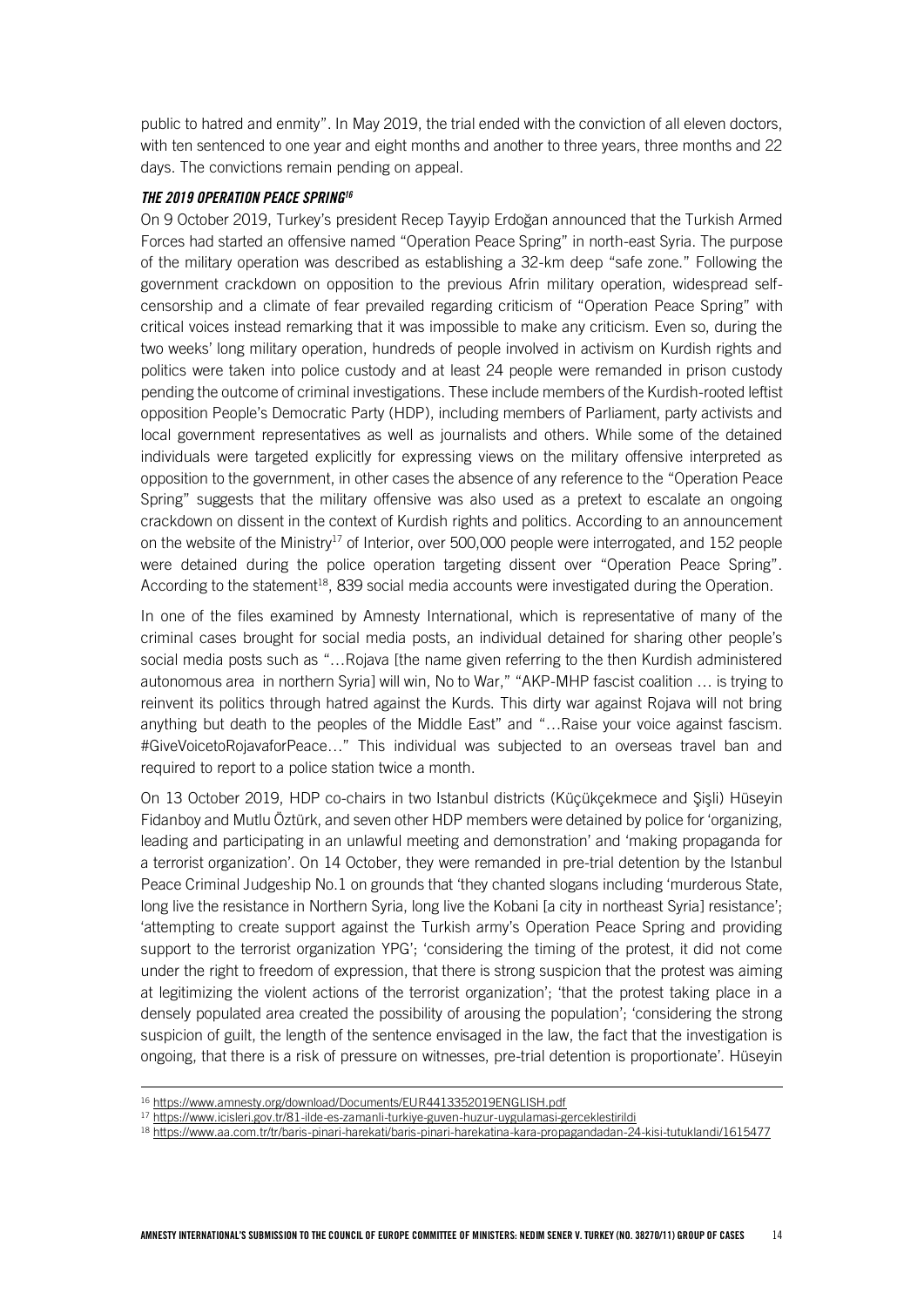Fidanboy, Mutlu Öztürk and five other men were taken to Silivri high security prison, and two women were remanded in Bakırkoy prison, both in Istanbul, pending trial.

#### <span id="page-14-0"></span>CONCLUSION

Criminal proceedings are still routinely initiated against individuals in Turkey for expressing views which do not incite violence or hatred, and those individuals are still subjected to detention, in some cases despite rulings of the European Court of Human Rights calling for their immediate release. The chilling effect to freedom of expression identified by the Court in various judgments should be a matter of grave concern for Turkey and for the Committee of Ministers.

Amnesty International is concerned with the ongoing prolonged pre-trial detentions, broad interpretation and arbitrary application of the criminal law and anti-terrorism legislation that unduly restrict the exercise of the right to freedom of expression. Violations of the right to liberty and security, and the right to freedom of expression are likely to continue unless abusive legislation is repealed or amended, and concrete steps are taken to guarantee the independence and impartiality of the judiciary.

Amnesty International believes that the commitments undertaken by the Turkish government in its Communications to the Committee of Ministers for the execution of the Nedim Sener group of cases fail to address the systemic roots of the violations identified by the Court. Clearly, without effective measures the same violations will continue to take place in Turkey, as per the current reality.

#### <span id="page-14-1"></span>RECOMMENDATIONS

Turkey must end the use of arbitrary pre-trial detention to punish those who exercise their right to freedom of expression and peaceful dissent. It should drop abusive criminal charges and prosecutions and release imprisoned human rights defenders, politicians and journalists who have been imprisoned simply for exercising their rights, including Osman Kavala, Selahattin Demirtaş and Ahmet Altan.

#### Turkey must repeal or amend legislation that is not in line with international human rights law and standards, in particular with the European Convention on Human Rights, in particular:

- Repeal Articles 301, 318, 215, 125, 220/6 and 299 of the Criminal Code:
- Repeal Article 6/2 of the Anti-Terrorism Law;
- Amend Article 216 of the Criminal Code (Incitement to hatred or hostility) by repealing paragraphs 2 and 3 so as to ensure that only advocacy of hatred constituting incitement to hostility, discrimination or violence is prohibited;
- Further amend Article 7/2 of the Anti-Terrorism Law to ensure that only advocacy of hatred constituting incitement to hostility, discrimination or violence is prohibited;
- Amend the definition of terrorism in Article 1 of the Anti-Terrorism Law in line with the definition proposed by the UN Special Rapporteur on the promotion and protection of human rights and fundamental freedoms while countering terrorism.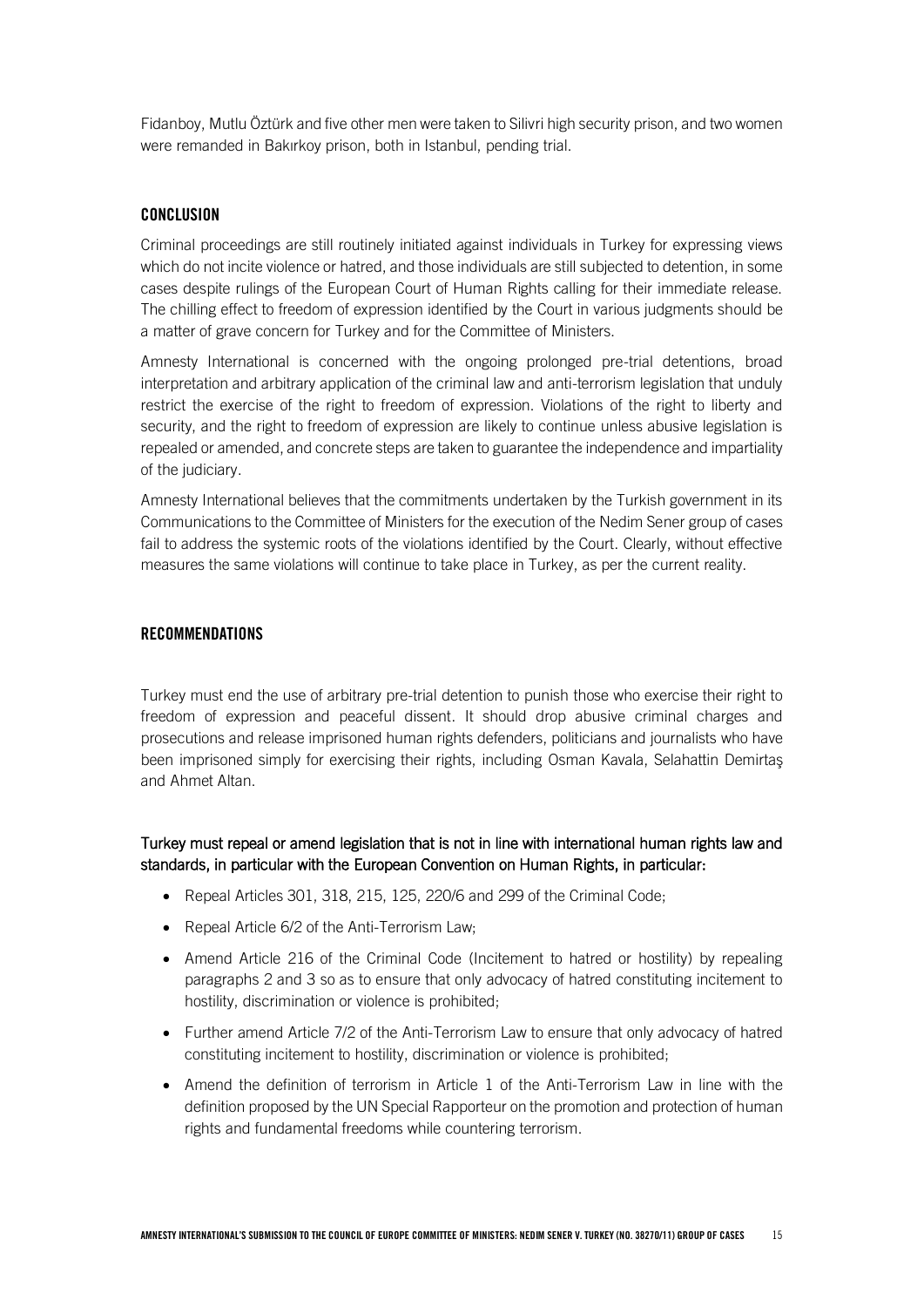#### To ensure the independence and impartiality of the Judiciary, Turkey must:

- Repeal Article 26 of Law no. 7145, which allows authorities to dismiss judges and prosecutors for further three years after the end of state of emergency if they are assessed to have been members of, or acted in union or were in contact with "terrorist organizations" or structures or groups that the National Security Council has decided are engaged in activities against national security;
- Reform the structure of Council of Judges and Prosecutors (CJP) and take the necessary measures, including legislative changes, to provide transparency in appointments and dismissals of judges and prosecutors, and enable judicial review against all decisions of the CJP;
- Ensure that the role and functioning of Criminal Judgeships of Peace does not undermine judicial independence.